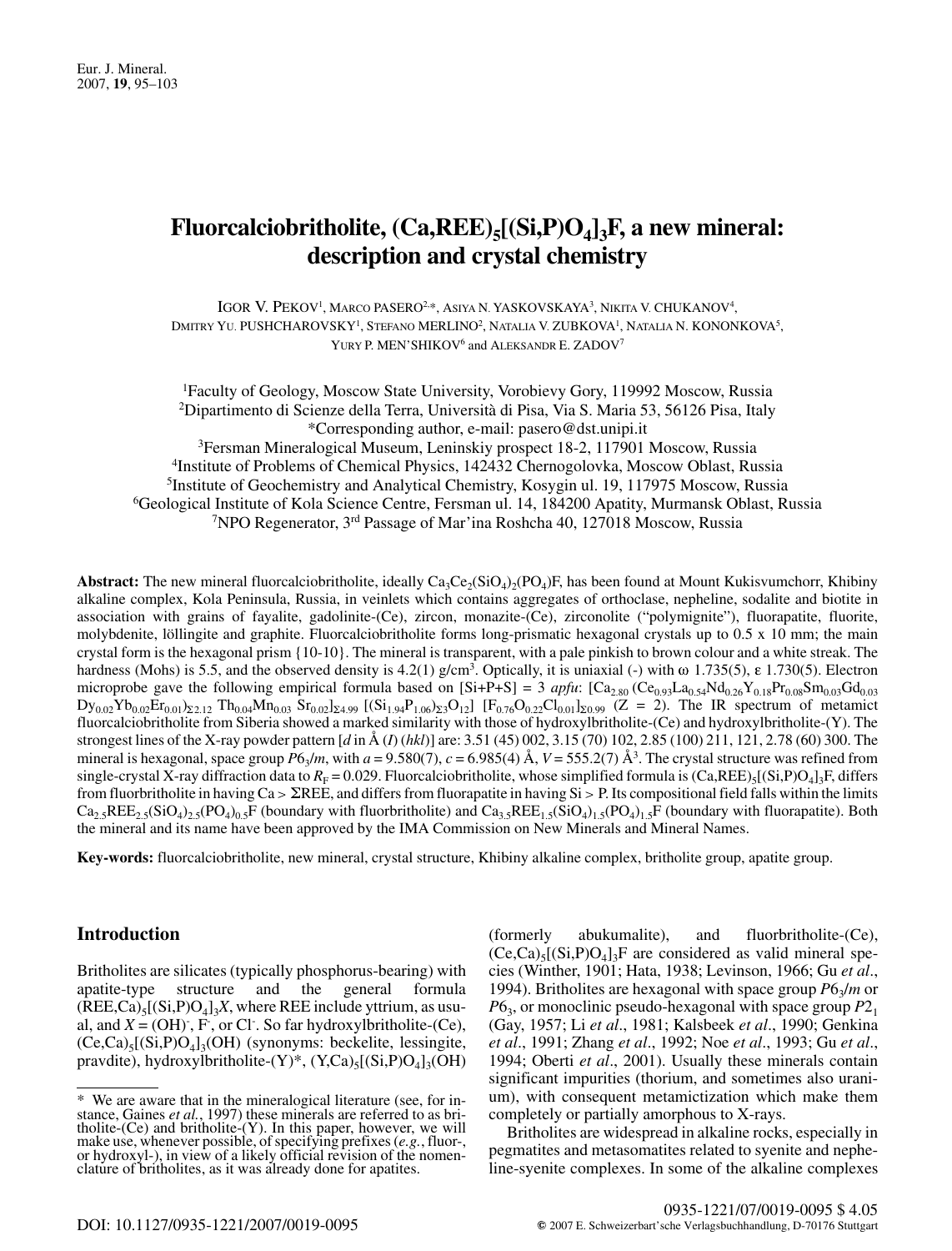

Fig. 1. (a) P:Si:S ratios in minerals of the britholite and ellestadite groups. (b)  $Ca:\Sigma$ REE ratios in minerals of the britholite and ellestadite groups. S- and Si-enriched apatite has been also included. Cir $cles = our data$ ; triangles = earlier published data. Empty circles show range of composition of the holotype specimen of fluorcalciobritholite from Khibiny; empty triangles show composition of minerals of the apatite - ellestadite solid solution system with significant contents of Si and S. Earlier published analyses for britholite-group minerals were taken from the following summarizing publications (Kupriyanova et al., 1966; Vasil'eva, 1978; Nekrasova & Nekrasov, 1980; Lazarenko et al., 1981; Kapustin, 1986), and also from some recent papers (Kalsbeek et al., 1990; Gu et al., 1994; Jamtveit et al., 1997; Oberti et al., 2001). Earlier published analyses for ellestaditegroup minerals were taken from Rouse  $&$  Dunn (1982) and Chesnokov et al. (1987).

significant deposits, also commercially important, of REE and Th with members of the series hydroxylbritholite-(Ce) - fluorbritholite-(Ce) as major ore minerals are known (Solodov et al., 1991).

The history of studies on britholites dates back to the beginning of the last century (Winther, 1901) and resulted in almost one hundred published chemical analyses, both wet and electron microprobe. Most of them point to the abovereported formula. However at least a dozen analyses of "britholite" correspond to a different chemical formula,  $(Ca,REE)_{5}[(Si, P)O_{4}]_{3}X$ , which differs from the preceding one in having  $Ca > \Sigma REE$ 

A systematic and comprehensive study of 35 samples of "britholite" from 19 localities of Russia, Ukraine, Kazakhstan, Kyrgyzstan, Norway, Greenland, Canada, USA, and Korea confirms that the minerals with  $\Sigma$ REE > Ca are by far more common in nature, even if members with  $Ca > \Sigma REE$ are not so rare. The latter can not be considered as proper rare-earth minerals, in accordance with the accepted nomenclature (Bayliss & Levinson, 1988), at difference from britholites *sensu stricto*. On the other hand they can not be identified as apatities, in which it is  $P > Si$ .

Thus, there exist a family of minerals with a specific composition field: apatite-like P-bearing silicates with Ca prevailing over  $\Sigma$ REE. They form a continuous solid-solution series with "true", namely REE-dominant, britholites (Fig. 1), but not with apatites. It seems correct to propose the generic name calciobritholite for these minerals, adding for each mineral species a prefix which reflects the prevailing  $X$ anion.

Britholites can be considered either a subgroup of the apatite group, or a group on its own. Following Strunz & Nickel (2001) we do prefer the latter option and we will speak throughout of the "britholite group", which can be divided into two series: the britholite *sensu stricto* series ( $\Sigma$ REE > Ca) and the calciobritholite series (Ca  $>$   $\Sigma$ REE).

The present paper is devoted to the description of fluorcalciobritholite, which was recently formally approved as a new mineral, together with its name, by the IMA Commission on New Minerals and Mineral Names (IMA No. 2006-010). Its detailed study, including a crystal structure determination, was completed on a non-metamict sample from Khibiny alkaline complex (Kola Peninsula, Russia), which is considered as the holotype specimen. Besides, some metamict samples from Sol'skoye REE deposit, Burpala and Ulan-Erge alkaline massif (three localities from Siberia, Russia), which we studied by means of electron microprobe and IR spectroscopy, were shown to correspond to fluorcalciobritholite. Among earlier published data on "britholite", some samples from the alkaline massifs of Burpala (Buryatia, Siberia, Russia), Pichekhol' (Tuva, Siberia, Russia) (Vasil'eva, 1978), and Mushugai-Khuduk (Mongolia) (Ripp et al., 2005), and from the volcanic ejecta of Vico complex (Latium, Italy) (Della Ventura et al., 1999; Oberti et al., 2001) correspond to fluorcalciobritholite.

The holotype specimen of fluorcalciobritholite from Khibiny has been deposited in the Fersman Mineralogical Museum, Russian Academy of Sciences, Moscow (registration no. 3420/1).

#### Occurrence and general appearance

#### **Holotype sample**

The holotype specimen of fluorcalciobritholite was collected in 1977 by one of us (YPM) in the eastern slope of Mount Kukisvumchorr, at the source of Tuliok river in Khibiny alkaline complex, Kola Peninsula, Russia. The mineral occurs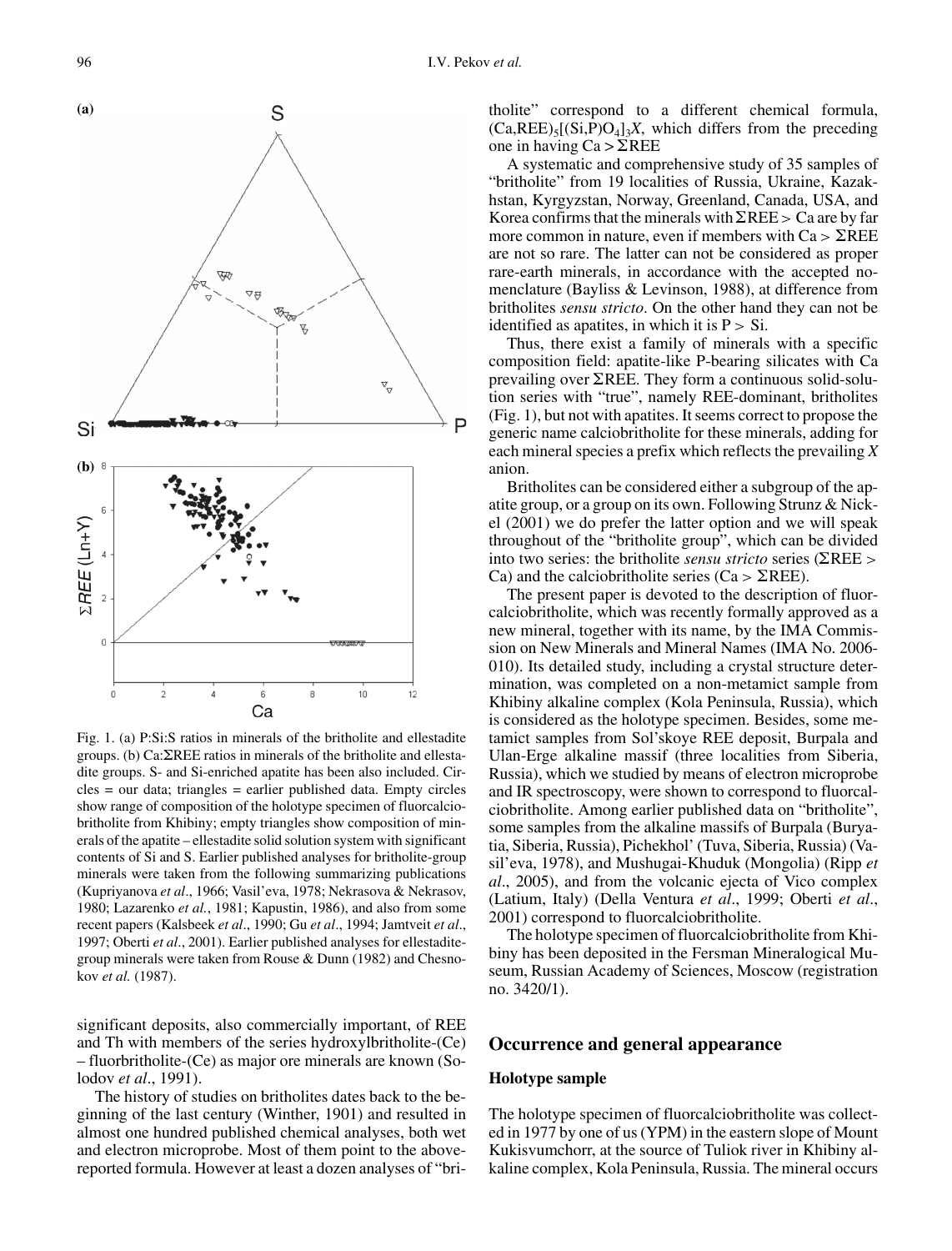in thin (up to 1 cm) veinlets cross-cutting a fenitized gneiss xenolith situated in foyaites. The veinlets consist of coarsegrained aggregates of orthoclase, nepheline, sodalite, and biotite, which are up to  $2-3$  cm in length parallel to the elongation of the veinlets, and contain also smaller crystals of favalite, gadolinite-(Ce), zircon, monazite-(Ce), zirconolite ("polymignite"), fluorcalciobritholite, fluorapatite, fluorite, molybdenite, löllingite, and graphite. Fluorcalciobritholite forms separate prismatic hexagonal crystals up to 10 mm in length and 0.5 mm across, embedded in colourless orthoclase, nepheline, and pink sodalite. The main crystal form is the hexagonal prism {10-10}. Crystals are badly terminated; only seldom the {0001} faces, imperfectly developed, were observed.

#### **Metamict samples**

In Burpala alkaline massif (Northern Baikal Region, Buryatia, Siberia, Russia), fluorcalciobritholite, together with visually indistinguishable fluorbritholite-(Ce), occurs as massive fine-grained nodules up to 50 cm across in pegmatoid syenite. Fluorcalciobritholite is associated with potassic feldspar, albite, alkali pyroxene, fluorapatite, and natrolite.

We also studied two samples stored in the collections of the Fersman Mineralogical Museum, Russian Academy of Sciences, Moscow. A sample from Sol'skoye REE deposit, Buryatia, Siberia, Russia, with catalogue no. 62388 (donated in 1961 by A.I. Ginzburg) consists of a monomineral massive piece (10 cm in size) of fluorcalciobritholite from alkaline metasomatic rock. Another sample from Ulan-Erge alkaline massif, Sangilen Uppland, Tuva, Siberia, Russia, with catalogue no. 67445 (donated in 1965 by V.I. Korkin) consists of a vial with grains  $(1-2$  mm each) of fluorcalciobritholite with calcite ingrowths, probably from alkaline metasomatite.

## **Physical and optical properties**

Crystalline fluorcalciobritholite from Khibiny is transparent, with colour ranging from pale pinkish to brown, and with a white streak. The lustre is vitreous on the crystal faces and greasy on the broken surface. The mineral is brittle, with no observable cleavage, and conchoidal fracture. Mohs' hardness is 5.5. The density measured using volumetric method is  $4.2(1)$  g/cm<sup>3</sup>, the calculated value using the empirical formula is  $4.3$  g/cm<sup>3</sup>. Metamict fluorealciobritholite from Siberian localities is translucent, the colour is brown (from reddish- to dark-brown), the streak is light brown, and the lustre is resinous. These metamict samples are strongly radioactive. Both crystalline and metamict varieties of fluorcalciobritholite do not show fluorescence in ultraviolet light and cathodoluminescence.

Crystalline fluorcalciobritholite from Khibiny is optically uniaxial (-), with  $\omega$  1.735(5),  $\varepsilon$  1.730(5). Under a polarizing microscope, it is colourless, and non-pleochroic. Metamict samples from Siberia are optically isotropic or slightly anisotropic, with pale brown colour under microscope.

# **Infrared spectroscopy**

An infrared spectrum of the holotype fluorcalciobritholite could not be obtained because of scarcity of material, and was recorded on the metamictic sample from Ulan-Erge (Fig. 2). The sample was mixed with excess of anhydrous KBr, pelletized, and analysed using a Specord 75 IR spectrophotometer. IR spectrum of pure KBr-disk was subtracted from the overall spectrum. Polystyrene and gaseous NH<sub>3</sub> were used as frequency standards; the precision of frequency measurement is  $\pm 1$  cm<sup>-1</sup>; the mean resolution for the range  $400-1600$  cm<sup>-1</sup> is 1.2 cm<sup>-1</sup>. The IR spectrum of fluorcalciobritholite is similar to the IR spectra of hydroxylbritholite- $(Ce)$  and hydroxylbritholite- $(Y)$ . The main distinctive feature is the absence, in the spectrum of fluorcalciobritholite, of any absorption band in the region of  $3000 - 3800$  $cm^{-1}$ , due to the absence of any (OH) groups substituting for F. Absorption bands (in cm<sup>-1</sup>; frequencies of the most intense bands are underlined;  $sh =$ shoulder,  $br =$ broad band) are: 1070sh, 1035sh, 930br, 600sh, 550sh, 500. The absorption contour in the range  $800-1150$  cm<sup>-1</sup> contains overlapping bands corresponding to Si-O (930 cm<sup>-1</sup>) and P-O (1070 and 1035 cm<sup>-1</sup>) stretching vibrations. The absorption curve in the range  $400-650$  cm<sup>-1</sup> contains bands corresponding to O-Si-O  $(500 \text{ cm}^{-1})$  and O-P-O  $(600 \text{ and } 550 \text{ cm}^{-1})$  bending vibrations.



Fig. 2. IR spectrum of metamict fluorcalciobritholite from Ulan-Erge.

# **Chemical data**

The chemical composition of fluorcalciobritholite was studied by electron microprobe. Independent data obtained on the holotype specimen in three laboratories turned out to be well compatible between each other. The analytical data obtained using a Camebax SX 50 instrument in WDS mode (operating voltage 20 kV, estimated beam current 20 nA) are given in Table 1 (#1), together with data on metamict samples  $(\# 2 - 4)$ . The electron beam was rastered over an area of  $5x5 \mu m^2$ . Standards used were: andradite (Ca, Fe, Si), SrSO<sub>4</sub>  $(Sr, S)$ , MnTiO<sub>3</sub> (Mn), YPO<sub>4</sub> (Y), LaPO<sub>4</sub> (La), CePO<sub>4</sub> (Ce),  $PrPO<sub>4</sub>$  (Pr), NdPO<sub>4</sub> (Nd), SmPO<sub>4</sub> (Sm), GdPO<sub>4</sub> (Gd), Dy- $PO_{4}$  (Dy), ErPO<sub>4</sub> (Er), YbPO<sub>4</sub> (Yb), ThO<sub>2</sub> (Th), UO<sub>2</sub> (U), fluorapatite  $(P, F)$ , vanadinite  $(Cl)$ .  $H<sub>2</sub>O$  was not determined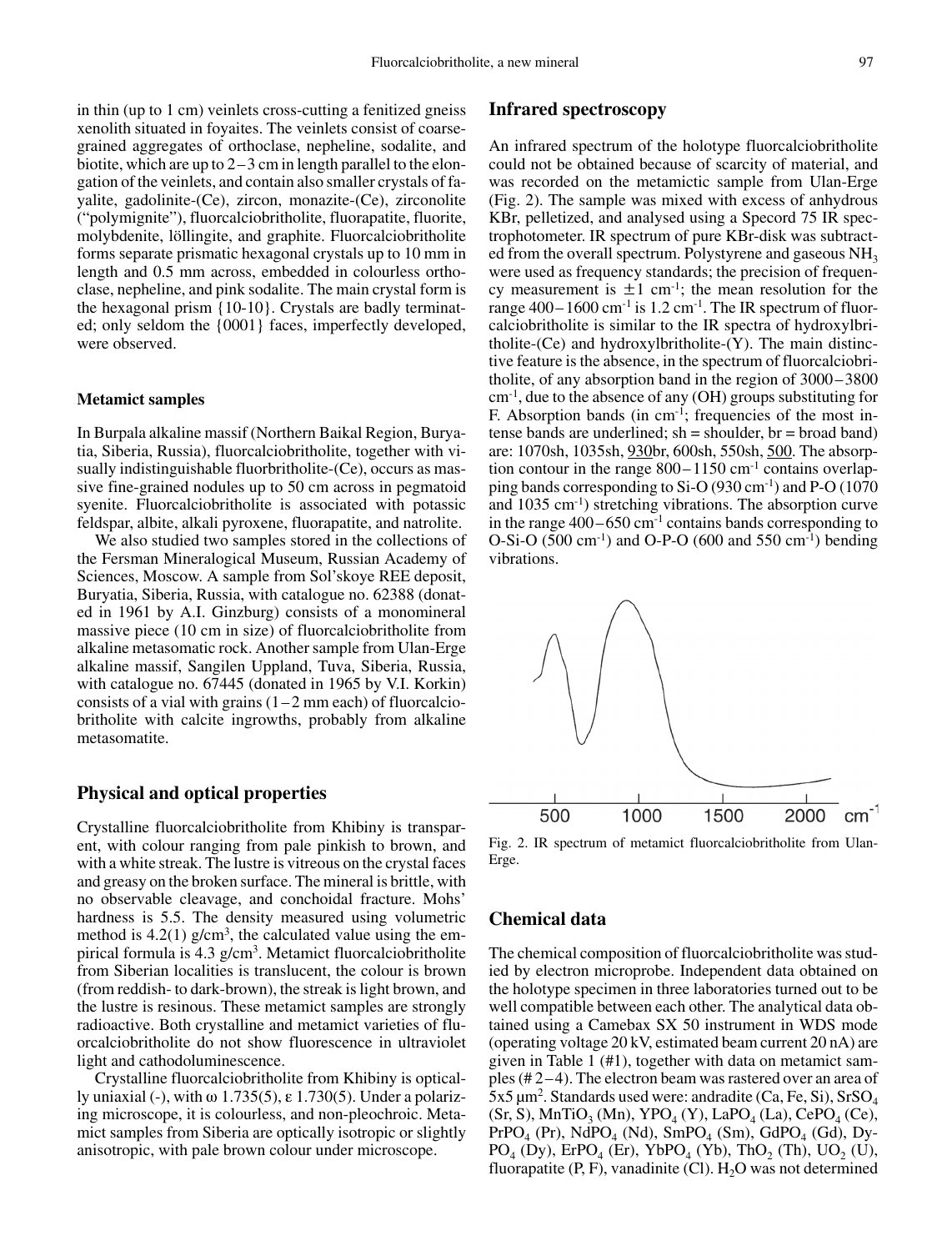Table 1. Chemical analyses (wt. %, above) and chemical compositions (a.p.f.u., below) of fluorcalciobritholite.

|                                | $\mathbf{1}$       | $\sqrt{2}$               | 3                        | $\overline{4}$           | 5        | 6       | 7        | $\,8\,$ | $\overline{9}$ |
|--------------------------------|--------------------|--------------------------|--------------------------|--------------------------|----------|---------|----------|---------|----------------|
| $H_2O$                         |                    |                          |                          |                          | 0.46     | 1.62    |          |         | 0.13           |
| Na <sub>2</sub> O              | bdl                | bdl                      | bdl                      | bdl                      | 0.06     | 0.22    |          |         | bdl            |
| $K_2O$                         | bdl                | nd                       | $^{\rm nd}$              | $^{\rm nd}$              | 0.01     | 0.29    |          |         |                |
| CaO                            | 21.89 (21.4-22.9)  | 17.02                    | 18.64                    | 16.69                    | 18.14    | 18.20   | 20.78    | 15.27   | 16.80          |
| MnO                            | $0.34(0.3-0.4)$    | bdl                      | bdl                      | bdl                      | 0.10     |         |          | 0.11    | 0.18           |
| SrO                            | $0.25(0.05-0.4)$   | nd                       | $^{\rm nd}$              | nd                       | 1.08     | 0.37    |          |         |                |
| $B_2O_3$                       |                    |                          |                          |                          |          |         |          |         | 0.35           |
| $Al_2O_3$                      | bdl                | bdl                      | bdl                      | bdl                      | 0.16     | 0.23    |          |         |                |
| Fe <sub>2</sub> O <sub>3</sub> | $0.05(0.00-0.1)$   | $^{\rm nd}$              | nd                       | nd                       | 0.05     | 0.41    |          |         |                |
| $Y_2O_3$                       | $2.88(2.6-3.2)$    | 1.49                     | 4.42                     | 1.40                     | 2.08     | 3.35    | 0.51     | 1.95    | 1.71           |
| La <sub>2</sub> O <sub>3</sub> | $12.36(12.0-12.5)$ | 12.82                    | 8.13                     | 13.98                    | 14.90    | 11.43   | 18.67    | 10.30   | 11.23          |
| Ce <sub>2</sub> O <sub>3</sub> | 21.22 (20.9-21.5)  | 19.98                    | 21.20                    | 21.02                    | 22.29    | 19.61   | 24.48    | 19.46   | 21.70          |
| Pr <sub>2</sub> O <sub>3</sub> | $1.86(1.6-2.1)$    | 1.93                     | 2.46                     | 1.88                     | 2.63     | 2.27    | 2.11     | 1.78    | 2.19           |
| Nd <sub>2</sub> O <sub>3</sub> | $6.21(5.8-6.6)$    | 5.20                     | 9.29                     | 4.76                     | 6.59     | 6.80    | 3.51     | 5.56    | 5.92           |
| $Sm_2O_3$                      | $0.82(0.7-1.0)$    | 1.24                     | 2.36                     | 0.99                     | 0.30     | 1.65    |          | 0.90    | 0.72           |
| Eu <sub>2</sub> O <sub>3</sub> |                    |                          |                          |                          |          |         |          |         | 0.06           |
| $Gd_2O_3$                      | $0.74(0.6-1.0)$    | nd                       | nd                       | $^{\rm nd}$              | 0.20     | 1.60    |          | 0.52    | 0.50           |
| $Dy_2O_3$                      | $0.61(0.5-0.7)$    | nd                       | nd                       | nd                       | 0.10     | 1.75    |          | 0.36    | 0.31           |
| Ho <sub>2</sub> O <sub>3</sub> |                    |                          |                          |                          |          | 0.67    |          |         |                |
| $Er_2O_3$                      | $0.30(0.0-0.4)$    | nd                       | nd                       | nd                       |          | 1.75    |          | 0.17    | 0.14           |
| $Yb_2O_3$                      | $0.44(0.2-0.6)$    | nd                       | nd                       | $^{\rm nd}$              |          |         |          |         | 0.12           |
| ThO <sub>2</sub>               | $1.44(1.1-1.8)$    | 14.10                    | 3.97                     | 13.08                    | 5.12     | 1.25    |          | 15.08   | 11.92          |
| UO <sub>2</sub>                | bdl                | 0.54                     | 1.86                     | 0.45                     | 0.27     | 1.01    |          | 3.42    | 2.12           |
| SiO <sub>2</sub>               | $16.24(15.6-17.0)$ | 18.47                    | 19.51                    | 18.96                    | 18.14    | 19.35   | 17.90    | 20.27   | 21.10          |
| TiO <sub>2</sub>               |                    |                          |                          |                          |          |         |          | 0.05    |                |
| $P_2O_5$                       | $10.44(10.1-10.7)$ | 4.18                     | 4.74                     | 3.95                     | 5.74     | 4.88    | 7.03     |         | 1.11           |
| SO <sub>3</sub>                | $0.05(0.00-0.1)$   | bdl                      | $bdl$                    | bdl                      |          |         | $0.58\,$ |         |                |
| $\mathbf{F}$                   | $2.02(1.8-2.3)$    | 1.66                     | 1.81                     | 1.70                     | 1.91     | 2.51    | 1.75     | 1.68    | 2.12           |
| Cl                             | $0.06(0.05-0.1)$   | $^{\rm nd}$              | nd                       | nd                       |          |         |          |         |                |
| $-O=(F,Cl)$                    | $-0.86$            | $-0.70$                  | $-0.76$                  | $-0.72$                  | $-0.80$  | $-1.06$ | $-0.74$  | $-0.71$ | $-0.89$        |
| <b>Total</b>                   | 99.36              | 97.93                    | 97.63                    | 98.14                    | 99.28    | 100.16  | 96.58    | 96.17   | 99.54          |
| Na                             |                    |                          |                          |                          | 0.02     | 0.05    |          |         |                |
| K                              |                    |                          |                          |                          | 0.00     | 0.05    |          |         |                |
| Ca                             | 2.80               | 2.49                     | 2.55                     | 2.40                     | 2.50     | 2.49    | 2.75     | 2.42    | 2.38           |
| Mn                             | 0.03               | $\qquad \qquad -$        | -                        | -                        | $0.01\,$ |         |          | 0.01    | $0.02\,$       |
| Sr                             | 0.02               | $\equiv$                 | $\overline{\phantom{0}}$ | $\overline{\phantom{0}}$ | $0.08\,$ | 0.03    |          |         |                |
| $\mathbf{A}$ l                 |                    |                          |                          |                          | 0.02     | 0.03    |          |         |                |
| $\rm Fe$                       | 0.00               |                          |                          |                          | 0.00     | 0.04    |          |         |                |
| $\mathbf Y$                    | 0.18               | 0.11                     | 0.30                     | 0.10                     | 0.14     | 023     | 0.03     | 0.15    | 0.12           |
| La                             | 0.54               | 0.64                     | 0.38                     | 0.69                     | 0.72     | 0.54    | 0.85     | 0.56    | 0.55           |
| Ce                             | 0.93               | 1.00                     | 0.99                     | 1.03                     | 1.06     | 0.92    | 1.11     | 1.05    | 1.05           |
| Pr                             | 0.08               | 0.10                     | 0.11                     | 0.09                     | 0.12     | 0.11    | 0.10     | 0.10    | 0.11           |
| $\rm Nd$                       | 0.26               | 0.25                     | 0.42                     | 0.23                     | 0.31     | 0.31    | 0.15     | 0.29    | 0.28           |
| $\rm Sm$                       | 0.03               | 0.06                     | $0.10\,$                 | 0.05                     | 0.01     | 0.07    |          | 0.05    | 0.03           |
| Eu                             |                    |                          |                          |                          |          |         |          |         | $0.00\,$       |
| Gd                             | 0.03               |                          |                          |                          | $0.01\,$ | 0.07    |          | 0.03    | $0.02\,$       |
| Dy                             | 0.02               |                          | -                        | -                        | 0.00     | 0.07    |          | 0.02    | 0.01           |
| Ho                             |                    |                          |                          |                          |          | 0.03    |          |         |                |
| Er                             | $0.01\,$           |                          |                          | —                        |          | 0.07    |          | 0.01    | $0.01\,$       |
| Yb                             | $0.02\,$           | $\overline{\phantom{0}}$ | $\qquad \qquad -$        | $\equiv$                 |          |         |          |         | $0.00\,$       |
| $\Sigma(Ln+Y)$                 | 2.12               | 2.16                     | 2.31                     | 2.20                     | 2.38     | 2.41    | 2.24     | 2.26    | 2.19           |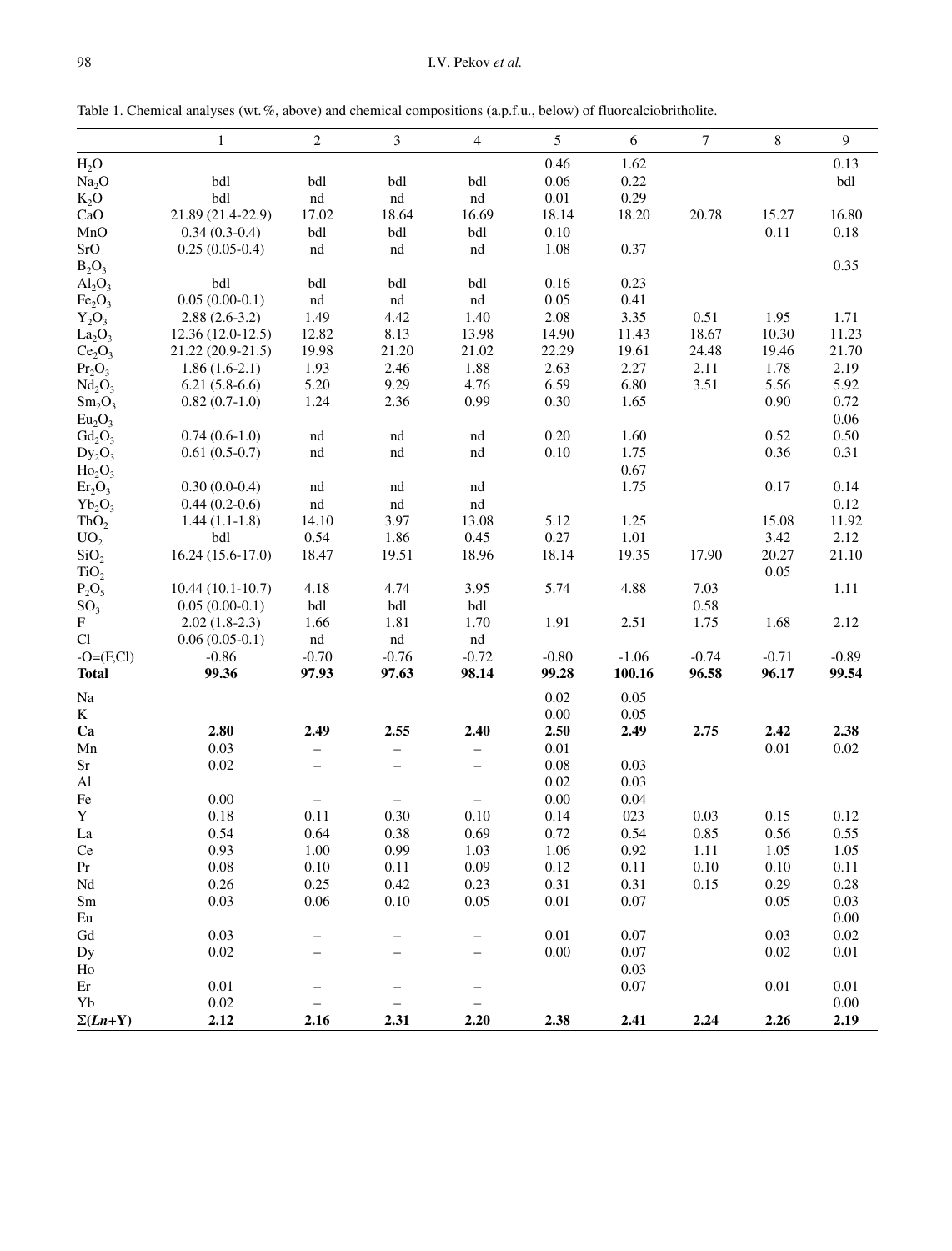| Table 1. (Cont.)   |       |                          |                   |                              |       |       |       |       |       |
|--------------------|-------|--------------------------|-------------------|------------------------------|-------|-------|-------|-------|-------|
| Ti                 |       |                          |                   |                              |       |       |       | 0.01  |       |
| Th                 | 0.04  | 0.44                     | 0.12              | 0.40                         | 0.15  | 0.04  |       | 0.51  | 0.36  |
| U                  |       | 0.02                     | 0.05              | 0.01                         | 0.01  | 0.03  |       | 0.11  | 0.06  |
| $\, {\bf B}$       |       |                          |                   |                              |       |       |       |       | 0.08  |
| Si                 | 1.94  | 2.52                     | 2.49              | 2.55                         | 2.37  | 2.47  | 2.21  | 3.00  | 2.79  |
| P                  | 1.06  | 0.48                     | 0.51              | 0.45                         | 0.63  | 0.53  | 0.74  |       | 0.12  |
| S                  | 0.00  | $\qquad \qquad -$        | $\qquad \qquad -$ | $\qquad \qquad \blacksquare$ |       |       | 0.05  |       |       |
| $\Sigma$ (cations) | 8.01  | 8.10                     | 8.03              | 8.01                         | 8.18  | 8.17  | 7.99  | 8.31  | 8.01  |
| F                  | 0.76  | 0.72                     | 0.73              | 0.72                         | 0.79  | 1.01  | 0.68  | 0.79  | 0.89  |
| Cl                 | 0.01  | $\overline{\phantom{m}}$ | —                 | $\overline{\phantom{0}}$     |       |       |       |       |       |
| <b>OH</b>          |       |                          |                   |                              | 0.21  |       |       |       | 0.11  |
| $\Omega$           | 12.25 | 12.51                    | 12.25             | 12.39                        | 12.36 | 12.18 | 12.20 | 12.67 | 12.05 |
| $\Sigma($ anions)  | 13.03 | 13.23                    | 12.98             | 13.11                        | 13.36 | 13.19 | 12.88 | 13.46 | 13.05 |
| $H_2O$             |       |                          |                   |                              | 0.09  | 0.69  |       |       |       |

Analyses 1-4: our electron microprobe data. 1. Khibiny (the holotype: averaged value of 7 point analyses; ranges are shown in parentheses); 2. Sol'skoye; 3. Ulan-Erge; 4. Burpala.

Analyses 5-9: data taken from literature (5-6: wet chemical data; 7-9: electron microprobe data). 5. Burpala (Vasil'eva et al., 1978); 6. Pichekhol' (Vasil'eva et al., 1978); 7. Mushugai-Khuduk (Ripp et al., 2005); 8. Vico (Della Ventura et al., 1999); 9. Vico (Oberti et al., 2001).

 $bdl = below detection limit, nd = not detected$ 

All formulae were recalculated on the basis of  $3(Si+P+S+B)$ . In analyses #5, 6, and 9, OH was computed as (1-F). Excess hydrogen atoms, if any, were given as  $H_2O$ .

Stoichiometric sums were rounded to the second digit after summing up the single stoichiometric terms; the latter are also presented in a rounded form, and this sometimes could give rise to apparent inconsistencies in the sums.

on the holotype specimen because of the scarcity of material. The absence of  $H<sub>2</sub>O$  in metamict fluorcalciobritholite was confirmed by infrared spectroscopy (see above).

The empirical formula of the holotype specimen, based on  $[Si+P+S] = 3$  apfu, is:  $[Ca_{2.80}(Ce_{0.93}La_{0.54}Nd_{0.26}Y_{0.18}Pr_{0.08}]$  $Sm_{0.03}Gd_{0.03}Dy_{0.02}Yb_{0.02}Er_{0.01}S_{2.12}Th_{0.04}Mn_{0.03}Sr_{0.02}J$   $_{25.01}$  $[(Si_{1.94}P_{1.06} )_{\Sigma 3}O_{12}]$  [F<sub>0.76</sub>O<sub>0.25</sub>Cl<sub>0.01</sub>]<sub> $\Sigma$ 1.02</sub>. The total number of anions very close to 13.00 in the empirical formula, calculated using the above mentioned basis (note that  $S$  is  $< 0.005$ ) *apfu* and therefore is not present in the two-digit presentation of the formula), is a strong indication that there are no (OH) groups in the holotype specimen of fluorcalciobritholite. The simplified formula is  $(Ca,REE)_{5}[(Si, P)O_{4}]_{3}F$ . The ideal formula  $Ca_3Ce_2(SiO_4)_2(PO_4)F$  (see Discussion) requires: CaO 24.08, Ce<sub>2</sub>O<sub>3</sub> 46.99, SiO<sub>2</sub> 17.20, P<sub>2</sub>O<sub>5</sub> 10.16, F 2.72, -O=F<sub>2</sub> 1.15, total 100.00 wt. %.

In Table 1 are also included  $(\# 5-9)$  a few selected analyses taken from the literature, which correspond to fluorcalciobritholite, since for all of them Ca prevails over  $\Sigma$ REE, and  $F$  is the dominating anion at the  $X$  site.

# X-ray crystallography and crystal structure

The X-ray powder-diffraction pattern of fluorcalciobritholite is given in Table 2 and was obtained using a 114.6 mm diameter Debye-Scherrer camera, and Ni-filtered CuKα-radiation. The unit-cell dimensions refined from the powder data are:  $a = 9.554(3)$ ,  $c = 7.006(4)$  Å,  $V = 553.8(6)$  Å<sup>3</sup>,  $Z = 2$ .

A single crystal, selected under the microscope and preliminarily tested by Weissenberg photographs, was used for the intensity data collection which was carried out on a conventional four-circle Ital Structures diffractometer. The crystallographic features and the details of the X-ray diffraction study and the structure refinement are given in Table 3. The unit cell parameters were determined by the leastsquares method based on the angular parameters of 13 reflections in the range  $9^{\circ}$  < 2 $\theta$  < 22°. An empirical absorption correction was applied on the basis of  $\psi$ -scan measurements. The structure was refined against squared  $F$ 's in the space group  $P6_3/m$  using the SHELX-97 program package (Sheldrick, 1997). The occupancy of Si vs. P was refined at the tetrahedrally coordinated site T, and the occupancy of Ca  $\nu$ s. Ce was refined at both independent larger sites M(1) and  $M(2)$ . Trials to lower the symmetry to  $P6<sub>3</sub>$  did not result in any improvement of the structural model, and were eventually neglected.

The final positional and displacement parameters (anisotropic refinement for all atoms) are given in Table 4. The interatomic distances are listed in Table 5.

The basic features of the structure of fluorcalciobritholite are common to all minerals of the apatite-britholite family, and will not be discussed in detail here. It is worth noting that the average  $\langle T-O \rangle$  distance (1.584 Å) is well consistent with the site population. The structural formula based on the refined site occupancies is the following:  $(Ca_{1.70}REE_{1.30})(Ca_{1.31}REE_{0.69})(Si_{0.65}P_{0.35}O_4)_3F$ . It is not perfectly balanced – although very close to balance:  $25.04$ <sup>+</sup> vs.  $25.00$  charges – since we allowed a completely unconstrained refinement at all three cationic sites, and it is in fairly good agreement with the electron microprobe data.

### **Discussion**

Fluorcalciobritholite is a member of the britholite group, the analogue of fluorbritholite-(Ce),  $(REE, Ca)_{5}[(Si, P)O_{4}]_{3}F$ , with Ca prevailing over  $\Sigma$ REE. It can also be considered as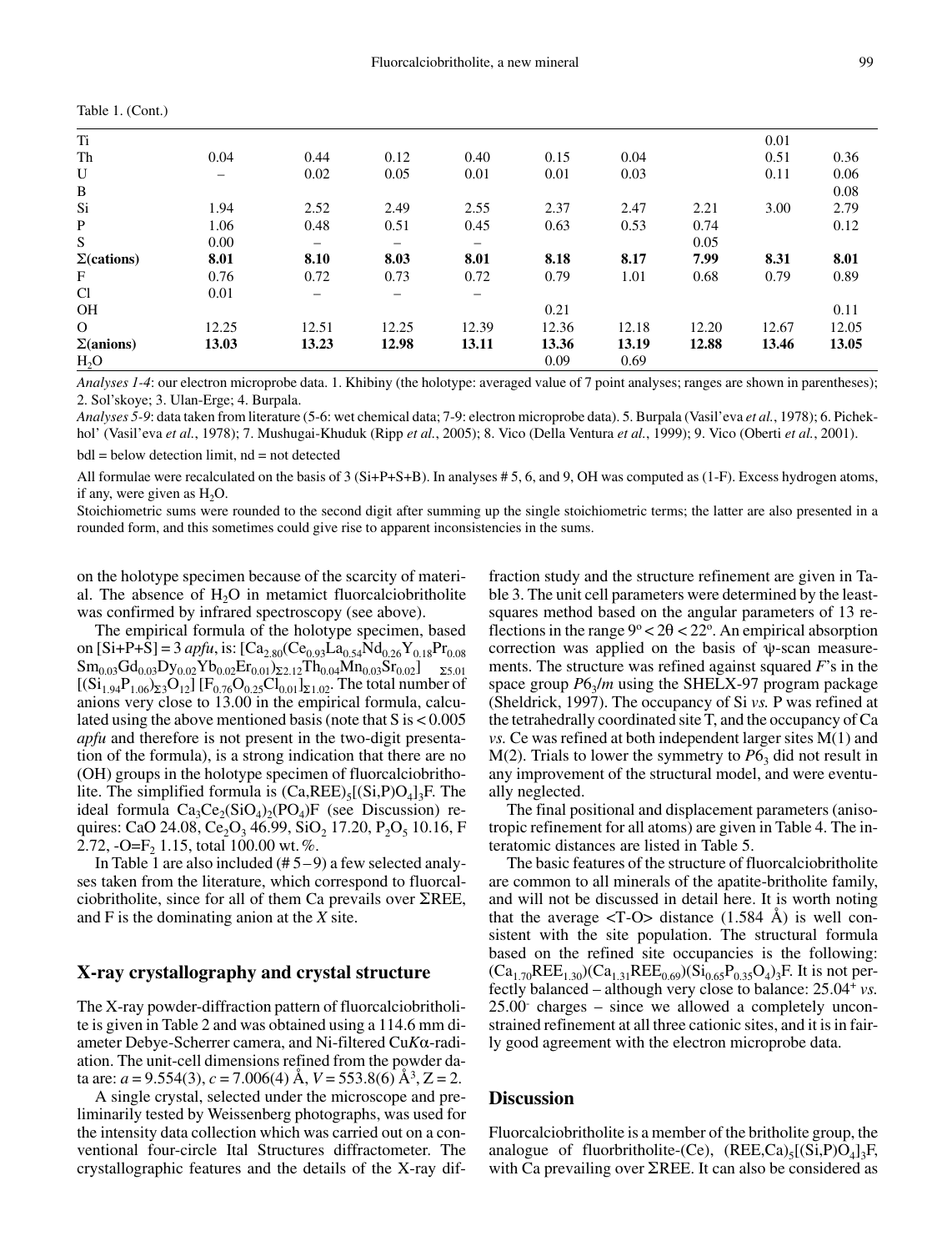| $I_{\rm obs}$ * | $d_{\text{obs}}(\text{\AA})$ | $I_{\text{calc}}{}^{**}$ | $d_{\text{calc}}(\text{Å})$ | h k l         |
|-----------------|------------------------------|--------------------------|-----------------------------|---------------|
| 10              | 4.10                         | 28                       | 4.137                       | 200           |
| 45              | 3.51                         | 32                       | 3.503                       | 002           |
| 70              | 3.15                         | 40, 30                   | 3.226, 3.127                | 102, 120      |
| 100             | 2.85                         | 54, 100, 73              | 2.856, 2.856, 2.825         | 211, 121, 112 |
| 60              | 2.78                         | 63                       | 2.758                       | 300           |
| 15              | 2.29                         | 14                       | 2.295                       | 310           |
| 10              | 2.17                         | 1, 2, 4                  | 2.181, 2.181, 2.167         | 311, 131, 302 |
| 15              | 2.07                         | 15, 6                    | 2.098, 2.069                | 113, 400      |
| 25              | 1.965                        | 43                       | 1.973                       | 222           |
| 20              | 1.931                        | 18, 9                    | 1.920, 1.920                | 312, 132      |
| 20              | 1.865                        | 17, 35                   | 1.871, 1.871                | 213, 123      |
| 15              | 1.785                        | 38                       | 1.781                       | 402           |
| 10              | 1.738                        | 22                       | 1.752                       | 004           |
| 10              | 1.654                        | 1, 1                     | 1.655, 1.644                | 500, 114      |
| 15              | 1.479                        | 14                       | 1.479                       | 304           |
| 15              | 1.472                        | 10, 2                    | 1.473, 1.473                | 233, 323      |
| 10              | 1.443                        | 8                        | 1.450                       | 332           |
| 25              | 1.236                        | 12, 3                    | 1.239, 1.239                | 522, 252      |
| 30              | 1.122                        | 7, 3, 3                  | 1.134, 1.127, 1.127         | 116, 235, 325 |
|                 |                              | 2, 3, 8                  | 1.120, 1.120, 1.120         | 702, 532, 352 |

Table 2. X-ray powder-diffraction data for fluorcalciobritholite.

\* – visual estimation

\*\*-calculated from the structural data

Table 3. Single crystal X-ray experimental data for fluorcalciobritholite.

| Diffractometer                                                         | Ital Structures                                  |
|------------------------------------------------------------------------|--------------------------------------------------|
| Radiation, wavelength (Å)                                              | MoKa, 0.71069                                    |
| Working conditions                                                     | 50 kV, 40 mA                                     |
| Space group, Z                                                         | $P6_{3}/m$ , 2                                   |
| Unit-cell dimensions $(\dot{A})$                                       | $a = 9.580(7)$ , $c = 6.985(4)$                  |
| Unit-cell volume $(\AA^3)$                                             | 555.2(7)                                         |
| Crystal size $(mm^3)$                                                  | $0.2 \times 0.14 \times 0.14$                    |
| Index ranges                                                           | $-10 \le h \le 0, 0 \le k \le 12, 0 \le l \le 8$ |
| $2\theta_{\text{max}}$ (°)                                             | 54                                               |
| Scan width $(°)$                                                       | $\pm 0.5$                                        |
| Scan speed ( $\degree$ min <sup>-1</sup> )                             | $1$ to 6                                         |
| Measured reflections                                                   | 2438                                             |
| Independent reflections with $F_0 > 4\sigma(F_0)$                      | 343                                              |
| $\mu$ (mm <sup>-1</sup> )                                              | 9.89                                             |
| F(000)                                                                 | 647.3                                            |
| Refinement method                                                      | full-matrix least-squares on $F^2$               |
| R (on F), wR (on $F^2$ ), GooF                                         | 0.0293; 0.0701; 1.121                            |
| Number of refined parameters                                           | 45                                               |
| Largest residuals in the final $\Delta F$ map (e/ $\AA$ <sup>3</sup> ) | $+0.65, -1.01$                                   |

the analogue of fluorapatite,  $Ca<sub>5</sub>(PO<sub>4</sub>)<sub>3</sub>F$ , with Si prevailing over P (Table 6).

Two connected, heterovalent isomorphous substitution schemes are possible in the fluorapatite structure type:  $Ca^{2+}$  $\leftrightarrow$  REE<sup>3+</sup> and  $(PO_4)^3$   $\leftrightarrow$   $(SiO_4)^4$ ; they determine three possible fluorine-dominant mineral species in the system: 1. fluorapatite (Ca- and P-dominant), ideally  $Ca<sub>5</sub>(PO<sub>4</sub>)<sub>3</sub>F$ ; 2. fluorbritholite-(REE) (REE- and Si-dominant), ideally  $Ca_2REE_3(SiO_4)_2F$ ; 3. fluorcalciobritholite (Ca- and Si-dominant), ideally  $Ca_3REE_2(SiO_4)_2(PO_4)F$ . The fourth species, REE- and P-dominant, can not exist due to charge constraints. For the ideal formulae, the limits in this system must be the following: 1) a limit between fluorbritholite(REE) and fluorcalciobritholite (Ca =  $\Sigma$ REE): Ca<sub>2.5</sub>  $REE_{2.5}(SiO<sub>4</sub>)<sub>2.5</sub>(PO<sub>4</sub>)<sub>0.5</sub>F; 2)$  a limit between fluorcalciobritholite and fluorapatite (Si = P):  $Ca_{3.5}REE_{1.5}(SiO_4)_{1.5}$  $(PO<sub>4</sub>)<sub>1.5</sub>F.$ 

In case of presence of significant amounts of tetravalent cations (Th, U) substituting for Ca and REE, the Si:P ratio in the mineral can increase. Analysis of a sample from Vico (Latium, Italy; #8 in Table 1), corresponding to the ideal formula  $Ca_2$ , REE<sub>2</sub>Th<sub>0.5</sub>(SiO<sub>4</sub>)<sub>3</sub>F, shows the possible existence of a P-free variety of fluorcalciobritholite, if the content of tetravalent cations is high. In general, we can argue a solid solution series between fluorcalciobritholite and the hypothetic phase  $Ca_{3.5}(Th, U)_{1.5}(SiO_4)_{3}F$ . The latter can be con-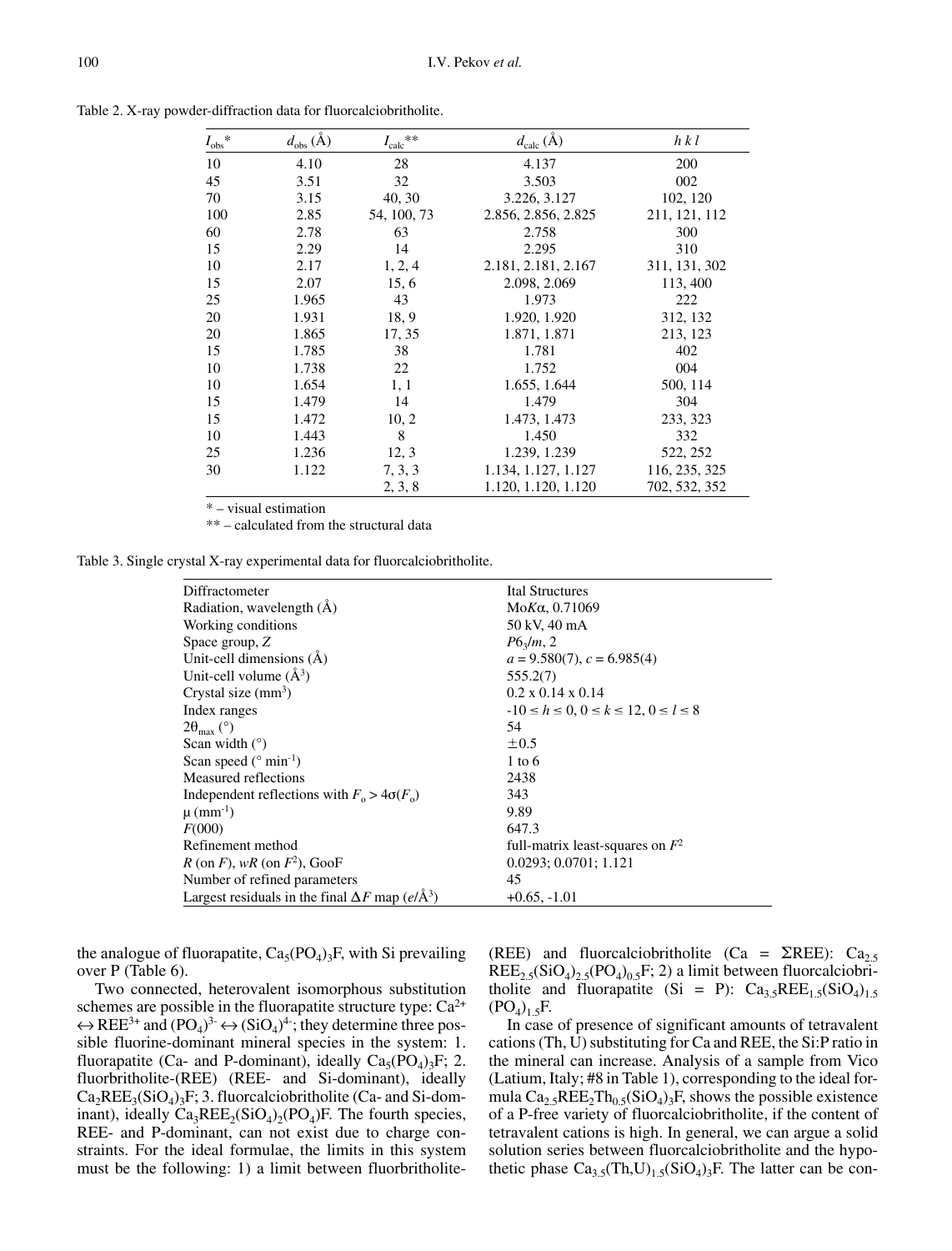| Site | Site occupancy factors       |           | x         | y              | Z              | $U_{\text{eq}}$ |
|------|------------------------------|-----------|-----------|----------------|----------------|-----------------|
| T    | $Si_{0.325(2)}P_{0.175(2)}$  |           | 0.3718(3) | 0.4001(3)      | 0.25           | 0.0261(6)       |
| M(1) | $Ca_{0.218(2)}Ce_{0.115(2)}$ |           | 0.33333   | 0.66667        | 0.0006(2)      | 0.0311(4)       |
| M(2) | $Ca_{0.283(4)}Ce_{0.217(4)}$ |           | 0.2487(1) | 0.0107(1)      | 0.25           | 0.0330(3)       |
| O(1) | $O_{0.5}$                    |           | 0.4677(8) | 0.5906(8)      | 0.25           | 0.043(2)        |
| O(2) | $O_{0.5}$                    |           | 0.4866(8) | 0.3255(9)      | 0.25           | 0.037(2)        |
| O(3) | $O_{1.0}$                    |           | 0.2563(6) | 0.3432(8)      | 0.4310(7)      | 0.054(2)        |
| F    | $F_{0.16667}$                |           | 0         | $\theta$       | 0.25           | 0.092(5)        |
|      |                              |           |           |                |                |                 |
| Site | $U_{11}$                     | $U_{22}$  | $U_{33}$  | $U_{23}$       | $U_{13}$       | $U_{12}$        |
| T    | 0.028(1)                     | 0.031(1)  | 0.022(1)  | $\theta$       | $\Omega$       | 0.017(1)        |
| M(1) | 0.0367(5)                    | 0.0367(5) | 0.0200(6) | $\overline{0}$ | $\overline{0}$ | 0.0183(2)       |
| M(2) | 0.0366(5)                    | 0.0310(5) | 0.0258(5) | $\mathbf{0}$   | $\overline{0}$ | 0.0126(4)       |
| O(1) | 0.037(3)                     | 0.032(3)  | 0.056(5)  | $\mathbf{0}$   | $\overline{0}$ | 0.014(3)        |
| O(2) | 0.036(3)                     | 0.057(4)  | 0.030(3)  | $\theta$       | $\overline{0}$ | 0.032(3)        |
| O(3) | 0.048(3)                     | 0.098(5)  | 0.034(3)  | 0.028(3)       | 0.013(2)       | 0.049(3)        |
| F    | 0.058(5)                     | 0.058(5)  | 0.159(15) | 0              | $\overline{0}$ | 0.029(2)        |

Table 4. Final fractional coordinates, site occupancies and displacement parameters for fluorcalciobritholite.

Table 5. Selected interatomic distances  $(\hat{A})$  in the structure of fluorcalciobritholite.

| $T - O(1)$<br>$T - O(2)$<br>$T - O(3)$ | 1.581(7)<br>1.583(6)<br>$1.587(5) \times 2$ | $M(1) - O(2)$<br>$M(1) - O(1)$<br>$M(1) - O(3)$ | $2.432(4)$ x 3<br>$2.482(5) \times 3$<br>$2.844(7) \times 3$ | $M(2) - F$<br>$M(2) - O(3)$<br>$M(2) - O(1)$<br>$M(2) - O(3)$ | 2.333(2)<br>$2.378(5) \times 2$<br>2.445(7)<br>$2.565(5) \times 2$ |  |
|----------------------------------------|---------------------------------------------|-------------------------------------------------|--------------------------------------------------------------|---------------------------------------------------------------|--------------------------------------------------------------------|--|
| Average                                | 1.584                                       | Average                                         | 2.586                                                        | $M(2) - O(2)$<br>Average                                      | 2.723(8)<br>2.484                                                  |  |

Table 6. Comparative data on fluorine-dominant calcium and rare-earth silicate, sulfate and phosphate minerals with apatite-type structure.

| Mineral<br>Formula | Fluorcalciobritholite<br>$(Ca,REE)_{5}[(Si, P)O_{4}]_{3}F$ | Fluorbritholite-(Ce)<br>$(REE, Ca)_{5}[(Si, P)O_{4}]_{3}F$ | Fluorellestadite<br>$Ca_{10}(SO_4)_3(SiO_4)_3F_2^*$ | Fluorapatite<br>$Ca5(PO4)3F$ |
|--------------------|------------------------------------------------------------|------------------------------------------------------------|-----------------------------------------------------|------------------------------|
| Crystal system     | Hexagonal                                                  | Hexagonal                                                  | Hexagonal $(?)$                                     | Hexagonal                    |
| Space group        | $P6_2/m$                                                   | $P6_2/m$                                                   | $P6_2/m$ (?)**                                      | $P6_{3}/m$                   |
| a, Ă               | 9.580                                                      | 9.517                                                      | 9.485                                               | 9.397                        |
| $c, \overline{A}$  | 6.985                                                      | 6.983                                                      | 6.916                                               | 6.878                        |
| Z                  | 2                                                          | 2                                                          |                                                     |                              |
| $\omega$           | 1.735                                                      | 1.792                                                      | 1.638                                               | $1.631 - 1.650$              |
| $\mathcal{E}$      | 1.730                                                      | 1.786                                                      | 1.632                                               | $1.627 - 1.646$              |
| Optical sign       | $(-)$                                                      | $(-)$                                                      | $(\textnormal{-})$                                  | $(-)$                        |
| Reference          | this work                                                  | Gu et al., 1994                                            | Chesnokov et al., 1987                              | Anthony et al., 2000         |

\* – the empirical formula of the holotype specimen of fluorellestadite from Kopeisk, South Urals, Russia, is:

 $(Ca_{9.97}Mn_{0.03})_{\Sigma10.00}[(SO_4)_{2.84}(SiO_4)_{2.79}(PO_4)_{0.20}(CO_3)_{0.17}]_{\Sigma6.00}F_{2.08}O_{0.07}$  (Chesnokov *et al.*, 1987), *i.e.*, it is formally a sulfatedominant mineral.

\*\* – the crystal structure was not studied, the space group symmetry was supposed by analogy with fluorapatite (Chesnokov *et al.*, 1987); however the symmetry of hydroxylellestadite,  $Ca_{10}(SO_4)_3(SiO_4)_3(OH)_2$ , is pseudo-hexagonal monoclinic:  $P2_1/m$ (Sudarsanan, 1980; Hughes & Drexler, 1991) or P2<sub>1</sub> (Organova et al., 1994).

sidered as fluorine-dominant analogue of the phase  $Ca_{3.5}(Th, U)_{1.5}(SiO<sub>4</sub>)_{3}(OH)$  reported by Jamtveit *et al.* (1997) in alkaline-calcareous metamorphic rocks from the Oslo Rift, Southern Norway, which forms a solid solution series with hydroxylbritholite-(Ce).

It is also not excluded that the  $X$  position in britholites – calciobritholites can be partially occupied by  $O<sup>2</sup>$  and/or vacant. This assumption is based on the existence of some synthetic apatite-type compounds in the system Ca–REE–Si–P, namely  $Ca_6La_4(SiO_4)_4(PO_4)_2O \square$ ,  $Ca_4La_6(SiO_4)_6O \square$  (Boyer *et al.*, 1997),  $Ca_6La_2Ce_2(SiO_4)_6$  (Cockbain & Smith, 1967),  $Ca_6La_4(SiO_4)_{2}(PO_4)_4O_2$ ,  $Ca_2La_8(SiO_4)_{6}O_2$  (Ito, 1968), and some others  $(e.g., with other *REE*)$ . The latter compound can be considered as the synthetic analogue of a hypothetic "oxybritholite" end-member, and the compound  $Ca<sub>6</sub>REE<sub>4</sub>(SiO<sub>4</sub>)<sub>6</sub>$  is the synthetic analogue of a hypothetic Xvacant calciobritholite end-member. The compound  $Ca_6REE_4(SiO_4)_{2}(PO_4)_{4}O_2$  can be considered as a REE, Si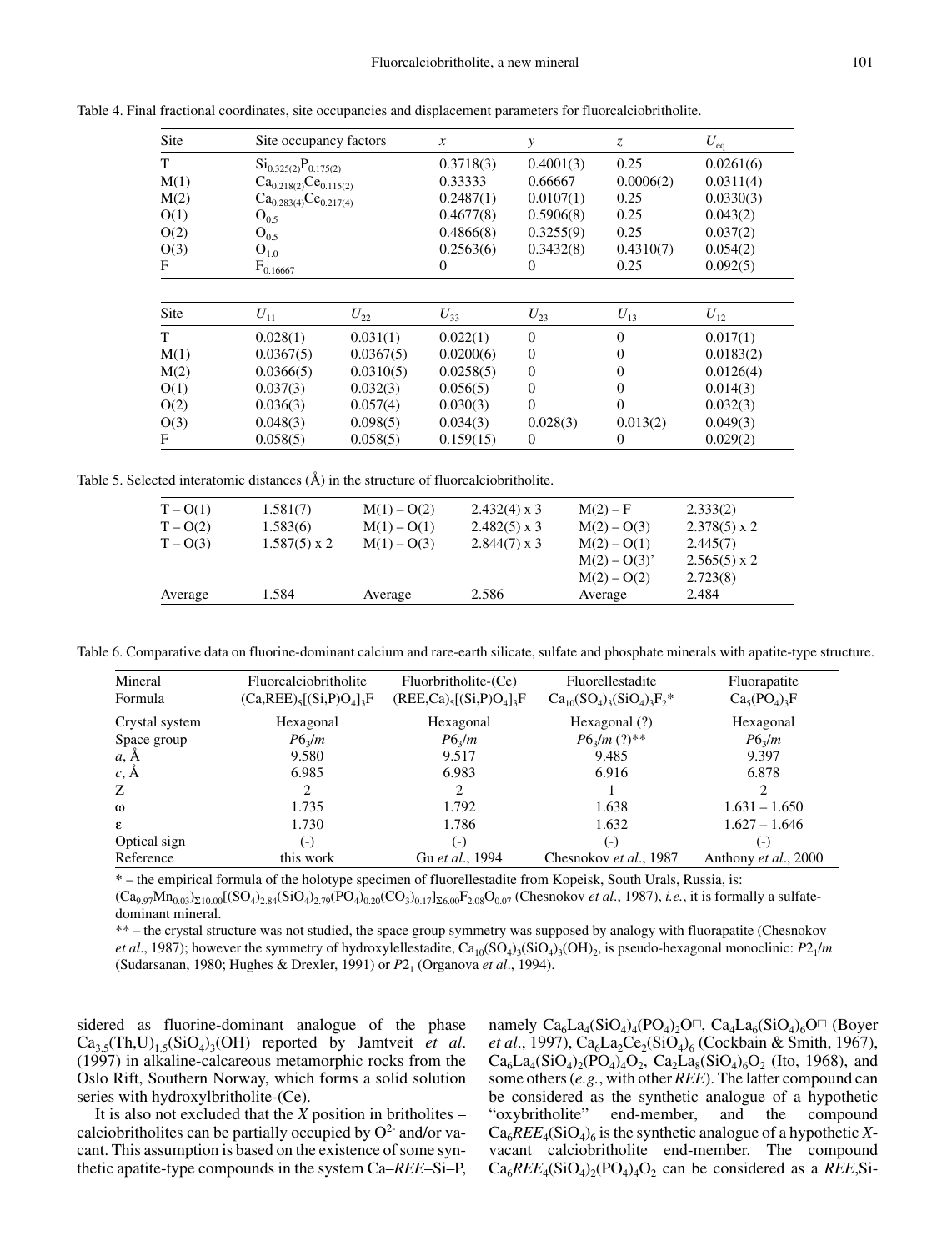bearing "oxyapatite". Note that a significant incorporation of the "oxybritholite" component could takes place in britholite-(Ce) from Monte Somma, Vesuvius, Italy, formed under high temperature and relatively low pressure (Orlandi *et al.*, 1989). The holotype specimen of fluorcalciobritholite contains 0.25 O apfu.

Thus, in the "simplified" system (*i.e.*, without the substitutions involving tetravalent cations Th and U, and  $O<sup>2</sup>$  and vacancy in the  $X$  position), the fluorapatite composition field falls within the limits of  $Ca<sub>5</sub>(PO<sub>4</sub>)<sub>2</sub>F$  $Ca<sub>3</sub> sREE<sub>1.5</sub>(SiO<sub>4</sub>)<sub>1.5</sub>(PO<sub>4</sub>)<sub>1.5</sub>F, and the fluorbritholite-(REE)$ field falls within the limits of  $REE<sub>3</sub>Ca<sub>2</sub>(SiO<sub>A</sub>)<sub>3</sub>F$  $Ca_{2.5}REE_{2.5}(SiO_4)_{2.5}(PO_4)_{0.5}F$ . The fluorcalciobritholite field lies within the limits  $Ca_{2.5}REE_{2.5}(SiO_4)_{2.5}(PO_4)_{0.5}F Ca_3$ , REE<sub>15</sub>(SiO<sub>4</sub>)<sub>15</sub>(PO<sub>4</sub>)<sub>15</sub>F; the formula of idealized ("mid-member") fluorcalciobritholite is considered as  $Ca_3REE_2(SiO_4)_2(PO_4)F.$ Its La-dominant analogue,  $Ca_3La_2(SiO_4)_2(PO_4)F$ , (space group  $P6_3/m$ ) is known as a synthetic compound (Boyer et al., 1997).

In the above ideal substitution scheme, no more than 3 REE per formula unit can be accommodated within the britholite structure, due to charge constraints. As it can be seen in Fig. 1b, there exist analyses of britholites with  $RE \geq 3$ . In those cases the charge balance can be achieved, as discussed above, by incorporation of substantial  $O^2$  at the X position, in place of monovalent anions (F, OH, Cl). Theoretically, also the substitution mechanism  $Ca^{2+} \leftrightarrow (Na,K)^+$ could play some role in obtaining balanced formulae, but its extent in natural britholites seems definitely minor.

The simplified structural formula of fluorcalciobritholite is  $(Ca,REE)_{2}(Ca,REE)_{3}[(Si, P)O_{4}]_{3}F$ , whereas in hydroxylbritholite-(Ce) and hydroxylbritholite-(Y) REE prevail over both independent larger cation Ca at sites:  $(REE, Ca)_{2}(REE, Ca)_{3}[(Si, P)O_{4}]_{3}(OH, F),$  (Genkina et al., 1991; 1993) either: Noe  $al.,$ <sub>or</sub>  $et$ **at**  $(Ca,REE)_{2}(REE, Ca)_{3}[(Si, P)O_{4}]_{3}(OH, F)$  (Noe *et al.*, 1993).

The relationship of apatite with other related Si-bearing Ca-dominant mineral species, namely ellestadites.  $Ca_5(SO_4)_{1.5}(SiO_4)_{1.5}X$ ,  $(X = OH^{\dagger}, Cl^{\dagger}, F^{\dagger})$ , is characterized by another isomorphous substitution scheme:  $2(PO_4)^3$   $\leftrightarrow$  $(SiO<sub>4</sub>)<sup>4</sup> + (SO<sub>4</sub>)<sup>2</sup>$ . Minerals of the britholite and the ellestadite series plot in quite different fields within the compositional diagrams  $P - Si - S$  and  $Ca - \Sigma REE$  (Fig. 1). Due to charge-balance constraints, minerals of the ellestadite series are practically REE-free, and have a  $(SO<sub>A</sub>)/(SiO<sub>A</sub>)$  ratio close to 1. Note that almost all of the known analyses of natural ellestadites, including the only published quantitative analysis of fluorellestadite,  $Ca<sub>5</sub>(SO<sub>4</sub>)<sub>1.5</sub>(SiO<sub>4</sub>)<sub>1.5</sub>F$ , have S prevailing over Si, *i.e.*, ellestadites (assuming a disordered distribution of S and Si in the tetrahedral sites) can be formally considered as sulfates rather than silicates.

A final remark seems appropriate: it is not excluded that some analyses of "britholite" reported in literature, with Ca  $>$   $\Sigma$ REE and in which F was not detected, actually correspond to fluorcalciobritholite. This could be the case, among others, for samples from Madagascar (Kieft & Burke, 1970), Monte Somma, Italy (Orlandi et al., 1989), and Khibiny, Kola Peninsula, Russia (Yakovenchuk et al.,  $2005$ ).

**Acknowledgements:** This work was supported by the Russian Foundation for Basic Researches (grant 06-05-64024a), and by three grants of President of Russian Federation: 4964.2006.5, MD-7230.2006.5 (for IVP), and MK-4479.2006.5 (for NVZ). DP acknowledges a grant for a research stay (project "Crystal structures and topology of rare and new minerals", within the frame of the agreement between Italy and Russia). We are grateful to A.N. Nekrasov and I.A. Bryzgalov for assistance with the electron microprobe analyses and to the Chairman of the IMA Commission on New Minerals and Mineral Names, E.A.J. Burke, for valuable comments. The two referees Uwe Kolitsch and Paolo Ballirano are thanked for their helpful comments and suggestions.

#### **References**

- Anthony, J.W., Bideaux, R.A., Bladh, K.W., Nichols, M.C. (2000): Handbook of mineralogy. Vol. IV: Arsenates, phosphates, vanadates. Mineral Data Publishing, Tucson, 680 p.
- Bayliss, P. & Levinson, A.A. (1988): A system of nomenclature for rare earth mineral species: revision and extension. Am. Mineral.,  $73,422-423.$
- Boyer, L., Carpena, J., Lacout, J.L. (1997): Synthesis of phosphatesilicate apatites at atmospheric pressure. Solid State Ionics, 95,  $121 - 129.$
- Chesnokov, B.V., Bazhenova, L.F., Bushmakin, A.F. (1987): Fluorellestadite,  $Ca_{10}[(SO_4),(SiO_4)]_6F_2$  – a new mineral. Zap. Vser. Mineral. Obsh., 116, 743-746 (in Russian).
- Cockbain, A.G. & Smith, G.V. (1967): Alkaline-earth-rare-earth silicate and germanate apatites. *Mineral. Mag.*, 36, 411–421.
- Della Ventura, G., Williams, C.T., Cabella, R., Oberti, R., Caprilli, E., Bellatreccia, F. (1999): Britholite-hellandite intergrowths and associated REE minerals from the alkali-syenitic ejecta of the Vico volcanic complex (Latium, Italy): petrological implications bearing on REE mobility in volcanic systems. Eur. J. Mineral.,  $11, 843 - 855.$
- Gaines, R.V., Skinner, H.C.W., Foord, E.E., Mason, B., Rosenzweig, A. (1997): Dana's new mineralogy. Wiley, New York, 1819 p.
- Gay, P. (1957): An X-ray investigation of some rare-earth silicates: cerite, lessingite, beckelite, britholite and stillwellite. Mineral. Mag., 31, 455-468.
- Genkina, E.A., Malinovskii, Yu.A., Khomyakov, A.P. (1991): Crystal structure of Sr-containing britholith. Sov. Phys. Crystallogr.,  $36, 19 - 21.$
- Gu, J., Chao, G.Y., Tang, S. (1994): A new mineral fluorbritholite-(Ce). J. Wuhan Univ. Technol., 9, 1855-1866.
- Hata, S. (1938): Abukumalite, a new mineral from pegmatites of Isaka, Fukushima prefecture. Sci. Pap. Inst. Phys. Chem. Res. Tokyo, 34, 1018 - 1023.
- Hughes, J.M. & Drexler, J.W. (1991): Cation substitution in the apatite tetrahedral site: crystal structures of type ellestadite and type fermorite. N. Jb. Mineral. Mh., 1991, 327-336.
- Ito, J. (1968): Silicate apatites and oxyapatites. Am. Mineral., 53, 890-907.
- Jamtveit, B., Dahlgren, S., Austrheim, H. (1997): High-grade contact metamorphism of calcareous rocks from the Oslo Rift, Southern Norway. Am. Mineral., 82, 1241-1254.
- Kalsbeek, N., Larsen, S., Rønsbo, J.G. (1990): Crystal structures of rare earth elements rich apatite analogues. Z. Kristallogr., 191,  $249 - 263$ .